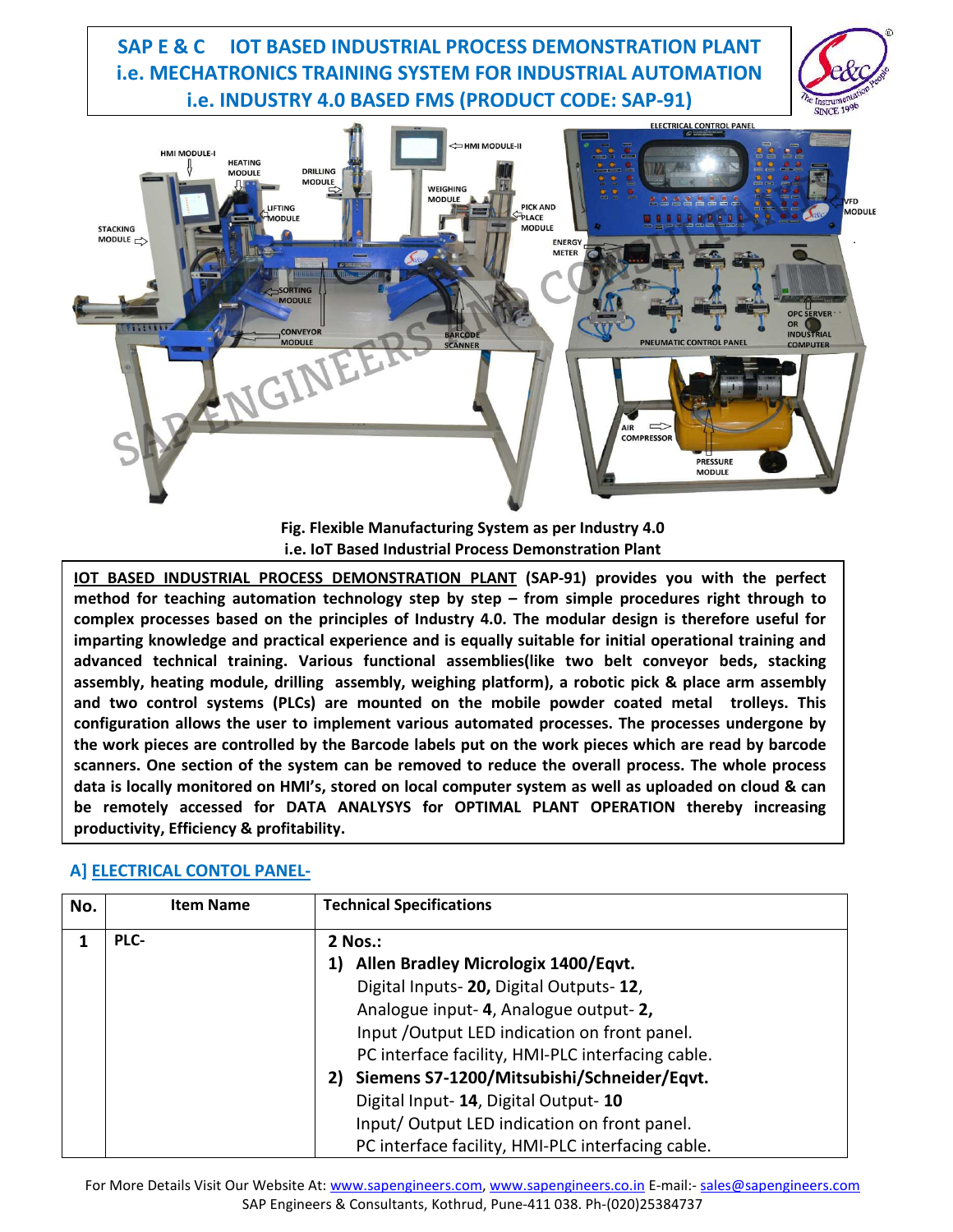

| $\overline{2}$ | <b>Power Supply-</b>             | 24 VDC, Power Source-5A                                                  |
|----------------|----------------------------------|--------------------------------------------------------------------------|
| 3              | <b>VFD</b>                       | 1 No. Supply: 230V AC, 1500 RPM, 1/2 HP                                  |
|                |                                  | Make: Siemens Sinamics V20/Allen Bradley PowerFlex/Eqvt.                 |
| 4              | <b>Proximity Sensors-</b>        | Inductive type: 06 nos., 3wire PNP type, 24 VDC,                         |
|                |                                  | Sensing Distance: 5-8mm                                                  |
|                |                                  | Optical Type: 4 nos., 3 Wire, Sensing Distance: 30mm, 24 VDC             |
| 5              | <b>Indicating Lamps-</b>         | 24 V DC, On front panel for display of digital input/output status       |
|                |                                  | Amber: 20 Nos., Red: 16 Nos.                                             |
| 6              | <b>Momentary Push Buttons-</b>   | 24 V DC operated, 08 nos.                                                |
| 7              | <b>Human Machine Interface</b>   | 2 Nos.                                                                   |
|                | (HMI)-                           | Make: Siemens/Mitsubishi/Schneider/Delta/Eqvt.                           |
|                |                                  | Size: 7"                                                                 |
| 8              | <b>Energy meter-</b>             | Make: Selec/Eqvt.                                                        |
|                |                                  | 230V, 50 Hz power supply, Output: Pulse type                             |
| 9              | <b>Computer (Optional)-</b>      | Make: Asus/Acer/Dell/Eqvt.                                               |
|                |                                  | 18.5" LED Monitor, CPU with Intel i3/i5, 4 GB RAM, 500 GB Hard Disk,     |
|                |                                  | Keyboard, Mouse and Supporting Operating System (Windows 10)             |
| 10             | <b>Gateway and Cloud</b>         | a) Yearly Cloud Subscription (Single User/Device)                        |
|                | Subscription-                    | b) Dashboard and API Subscription (Single User/Device)                   |
|                |                                  | Note: Subscription is for one year only.                                 |
| 11             | <b>Electronic Control Panel-</b> | MS Powder coated panel with switches, indicator, test Points, controller |
|                |                                  | on front fascia, UK 2.5 Terminal Connectors mounted on DIN rail channel, |
|                |                                  | Use of 1sq mm multi-strand wire with proper insulated Lugs, Feruling &   |
|                |                                  | Through 1"×1" PVC Cable Tray. Dimensions: 3.5 ft x 2 ft x 5 ft           |
| 12             | <b>Base platform / Mounting</b>  | MS powder coated frame.                                                  |
|                | Table-                           | Dimension: 5 ft x 3.5 ft x 4ft                                           |

## **B] PNEUMATIC CONTROL PANEL-**

| No. | <b>Item Name</b>                | <b>Technical Specifications/Objective</b>                                        |
|-----|---------------------------------|----------------------------------------------------------------------------------|
|     | Ejector unit-                   | <b>a.</b> Double Acting Cylinder: Mounting: Foot, 6 nos., 14" connection         |
|     |                                 | b. $5/2$ way Solenoid Valves: 6 nos., 24 V DC operated, $\frac{1}{4}$ Connection |
|     | <b>One way Solenoid Valves-</b> | 1 No. 24 V DC operated, ¼" Connection                                            |
|     | <b>Manifold</b>                 | 10 Way, 1 No.                                                                    |
|     | <b>FRL Unit</b>                 | 1 No., $\frac{1}{4}$ , 0-10 Kg/cm <sup>2</sup>                                   |

## **C] PROCESS MODULES-**

#### **I) STACKING MODULE-**

| No. | <b>Item Name</b>             | <b>Technical Specifications/Objective</b>                                    |
|-----|------------------------------|------------------------------------------------------------------------------|
|     | <b>Raw material stacker-</b> | 01 No., Dimension: 80mm x 80mm x 460mm                                       |
|     | <b>Ejector unit-</b>         | Double Acting Cylinder (1 no.) - Used for Pushing the object from stacker to |
|     |                              | conveyor module.                                                             |
|     | Raw material-                | Cubical Boxes, 9 Nos. Dimension: 75mm x 75mm x 75mm                          |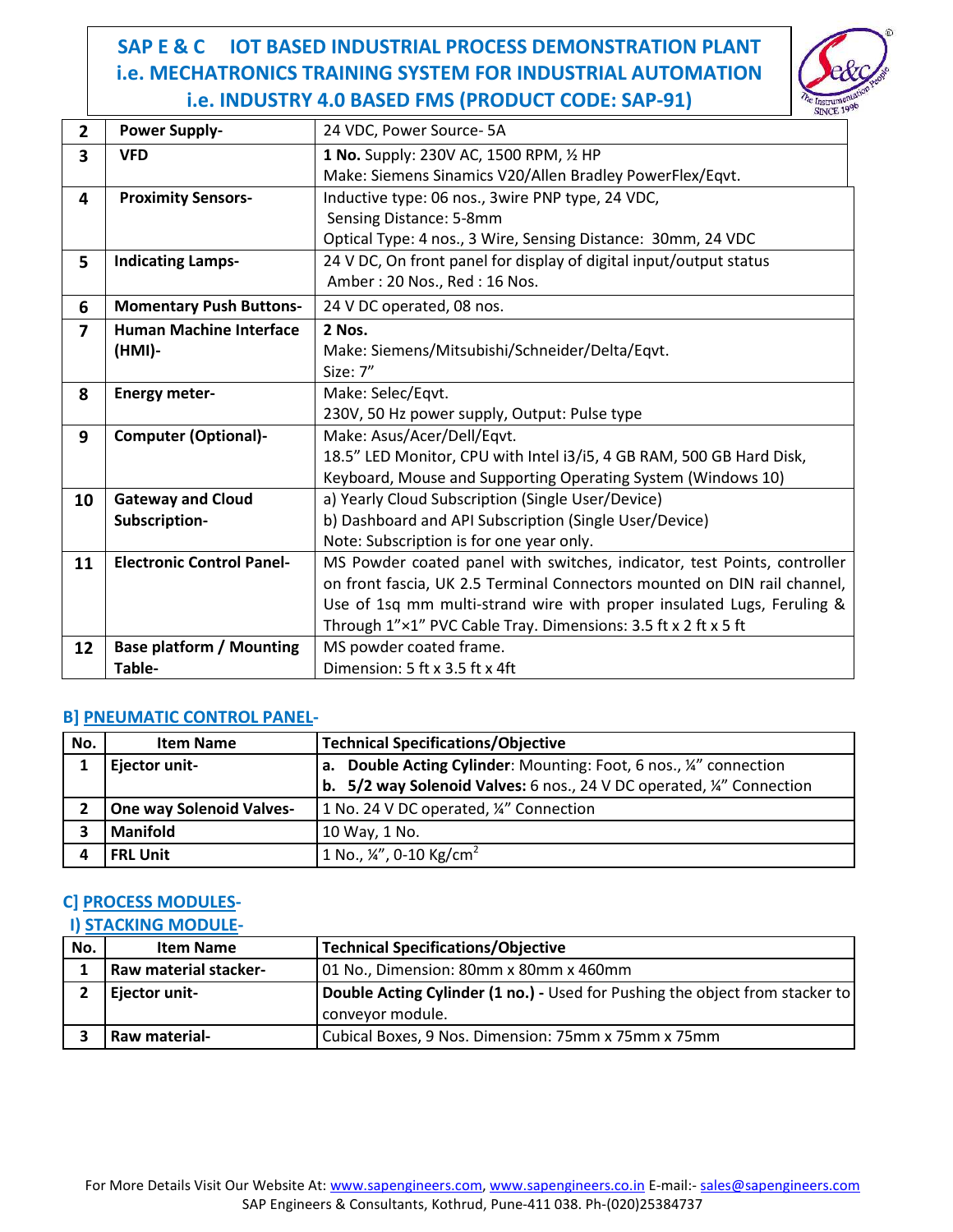

## **II) CONVEYOR MODULE-**

| No. | <b>Item Name</b>      | <b>Technical Specifications/Objective</b>                |
|-----|-----------------------|----------------------------------------------------------|
|     | <b>Conveyor Belt-</b> | 2 Nos.                                                   |
|     |                       | Dimension: 100mm x 1610mm                                |
|     |                       | Thickness: 2 mm                                          |
|     | <b>Gear Motor-</b>    | 2 Nos.                                                   |
|     |                       | 1) AC Induction type, Single phase 230 V Supply, 30 RPM  |
|     |                       | AC Induction type, Three Phase 230V Supply, 30 RPM<br>2) |

#### **III) SORTING MECHANISM/MODULE -**

| No. | <b>Item Name</b>          | <b>Technical Specifications/Objective</b>                                         |
|-----|---------------------------|-----------------------------------------------------------------------------------|
|     | <b>Sorting Mechanism-</b> | Used to sort different Objects, such as Metallic Objects & non-metallic           |
|     |                           | obiects                                                                           |
|     | Ejector unit-             | <b>Double Acting Cylinder (1 no.)</b> - Used to sort the Object & push it off the |
|     |                           | Roller Conveyor.                                                                  |

## **IV) LIFTING MECHANISM/MODULE -**

| No. | <b>Item Name</b> | <b>Technical Specifications/Objective</b>                                                                                                                                |
|-----|------------------|--------------------------------------------------------------------------------------------------------------------------------------------------------------------------|
|     | <b>Platform-</b> | Dimension: 100mm x 100mm                                                                                                                                                 |
|     | Ejector unit-    | Double Acting Cylinder (1 no.) - Used for Lifting Up the Objects, thus<br>forming a Lifting Mechanism. The Piston rod of the Double Acting Cylinder<br>lifts the object. |

# **V) TEMPERATURE/HEATING MODULE:**

| No. | <b>Item Name</b>               | <b>Technical Specifications/Objective</b>                           |
|-----|--------------------------------|---------------------------------------------------------------------|
|     | <b>Temperature Sensor with</b> | Input: RTD PT-100, Output: 4-20mA, Sensor Length: 150 mm, DC Supply |
|     | Transmitter-                   | 24V, 50mA Range: 0-100ºC                                            |
|     | Dryer-                         | 1 No., For heating the raw material                                 |
|     |                                | 1000 W, 230V AC Supply, Range: 0 to 60°C                            |

#### **VI) DRILLING PROCESS MODULE:**

| No. | <b>Item Name</b>        | <b>Technical Specifications</b>                                 |
|-----|-------------------------|-----------------------------------------------------------------|
|     | <b>Pneumatic Rotary</b> | Used for drilling purpose.                                      |
|     | <b>Actuator-</b>        | Connection: 1/4"                                                |
|     |                         | RPM: 10000                                                      |
|     | Ejector unit-           | Double Acting Cylinder (1 no.) - Used for UP & DOWN movement of |
|     |                         | pneumatic rotary actuator.                                      |

#### **VII) WEIGHING PROCESS MODULE:**

| No. | <b>Item Name</b>          | <b>Technical Specifications</b>         |
|-----|---------------------------|-----------------------------------------|
|     | <b>Weighing Platform-</b> | <b>Load Cell</b>                        |
|     |                           | Range: 0 to 3 Kg                        |
|     |                           | Output: 4 to 20 mA                      |
|     |                           | Power supply: 230 V 50 Hz               |
|     |                           | Used for weight measurement of objects. |